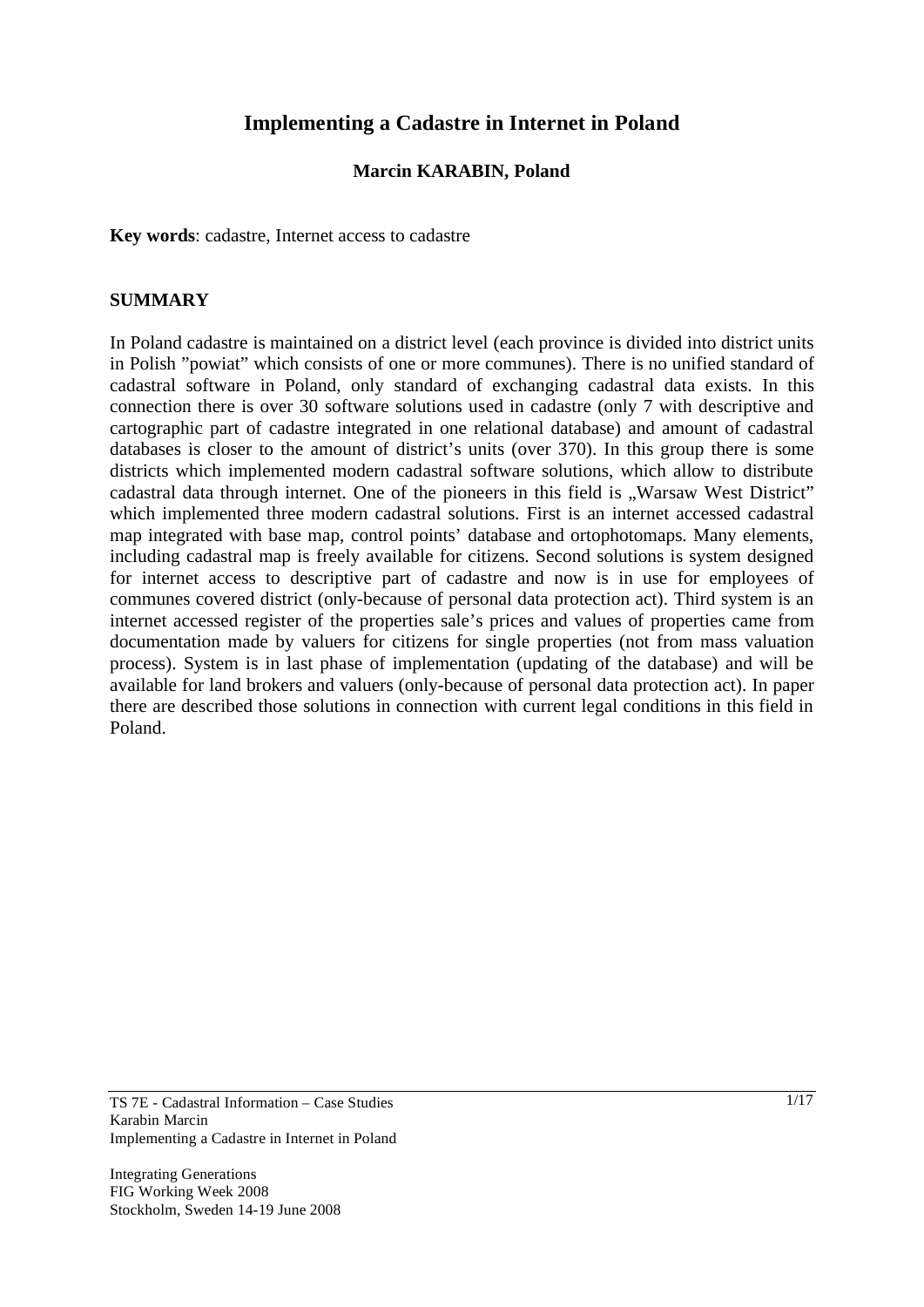# **Implementing a cadastre in Internet in Poland**

# **MARCIN KARABIN, Poland**

# **1. INTRODUCTION**

Following the act of May 17, 1989 – Geodetic and cartographic law (Dz. U. 2005, No. 240, item 2027), real property cadastre and soil classification of lands are implemented by starosts (Art. 22) and presidents of cities (playing the role of districts), as one of the tasks of the governmental administration. In particular cases, the cadastre may be maintained by mayors or presidents of cities.

Tasks related to computerisation of the cadastre are the responsibility of those bodies, which maintain the cadastre.

34 various software solutions are used to maintain the cadastre in Poland (12 software solutions are used to maintain the descriptive part only, 15 packages – for the graphical part only and 7 integrated packages are used to maintain both parts of the cadastre) (as for January 1, 2006) (GUGIK,2006). The standard of cadastral software – one software tool for maintaining cadastre has not been introduced in Poland yet.

Dominating software solutions, used to maintain the descriptive, as well as the graphical part of the cadastre may be distinguished in Poland, however, local solutions, which occur in one district only, may also be noticed. Software packages, which ensure integration of geometric and descriptive data, by means of recording this data in one database, have been implemented in some districts – at present, 7 such software packages exist (in 47 districts) (GUGIK,2006). Remaining software tools are used for maintaining the descriptive part of documentation of cadastre or to maintain the cadastral map; some of respective pairs of those software tools ensure integration of the descriptive part of cadastre with the cadastral map by means of an application interface (such solution is applied in 80 districts). In other districts integration of the descriptive part of cadastre with the cartographic part has not been ensured yet. (GUGIK,2006)

### **2. RULES OF ACCESS TO CADASTRAL DATA IN POLAND AND POSSIBILITIES TO DISTRIBUTE THIS DATA INTERNET**

In Poland the act of August 29, 1997 on personal data protection (Dz.U., 1997 no. 133, item 883), as well as related legal acts.

Some important articles of that act are listed below:

1. everyone has the right to protect his/her personal data (Art. 1),

2. as understood by the act, personal data includes each piece of information concerning an individual, which allows to determine the identity of a given person (Art. 6).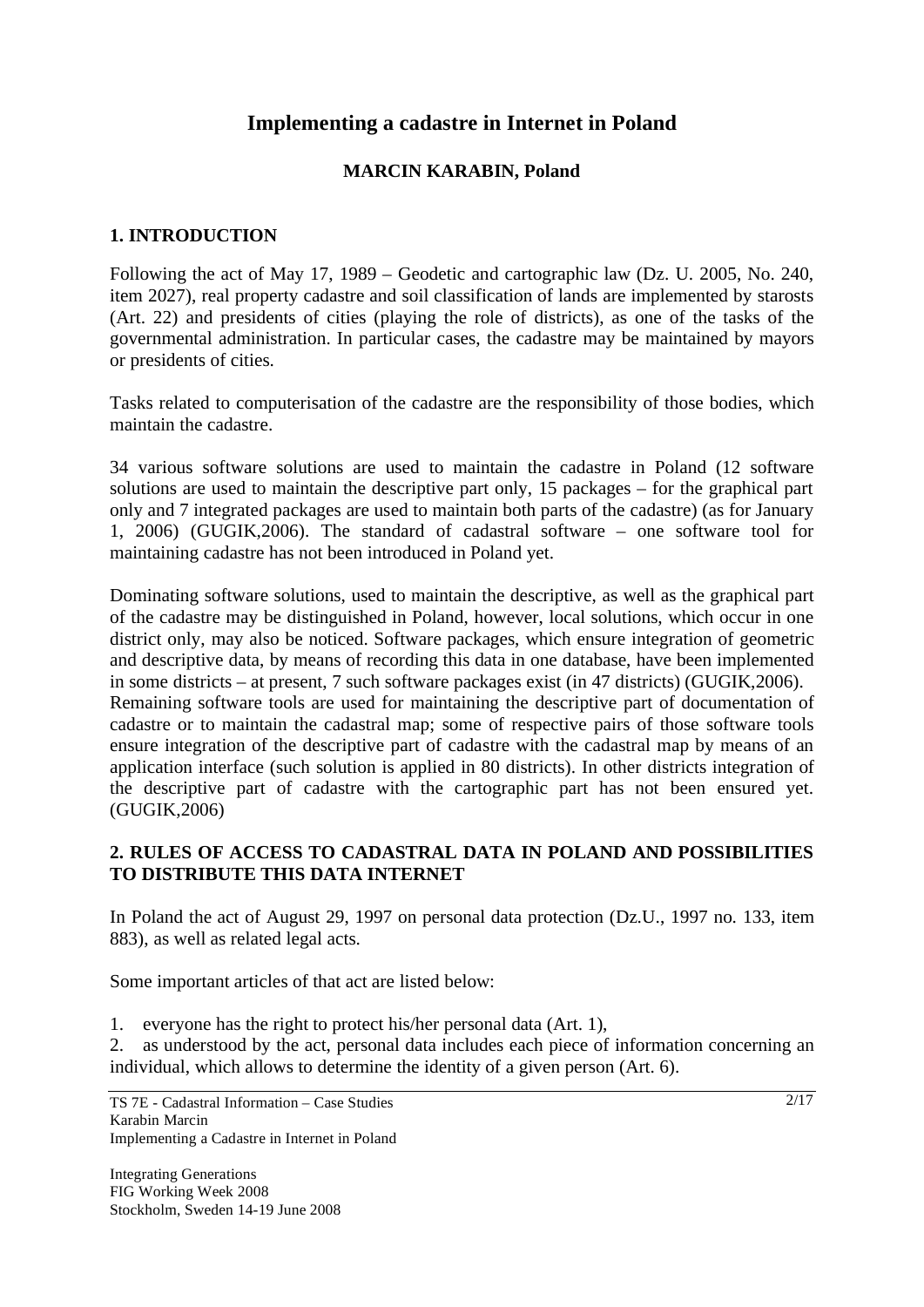3. an administrator of data should take particular care in order to protect the right of individuals described by the data, and, in particular, the administrator is obliged to ensure that the data are: (Art. 26):

processed according to law,

- collected for specified objectives, according to law and not further processed for other purposes,

- substantially correct and appropriate for the purpose of the data storing,

stored in a form allowing for identification of individuals, to whom they are related, not longer than it is required in order to achieve the objective of data processing.

4. The data administrator is obliged to utilise technical and organisational means to ensure the protection of processed personal data, and in particular, to protect data against unauthorised access, taking away by an unauthorised individual and against damage (Art. 36). 5. Only individuals who are authorised by the data administrator may be allowed to maintain the computer system and its components, using for data processing (Art. 37).

6. The administrator of data processed by the computer system is obliged to ensure the control, which personal data, when and by whom was introduced in the system, to whom it is transferred, in particular, when the data is transferred by means of tele-transmission installations (Art. 38).

7. The data administrator registers all individuals involved in data processing. Individuals who have the access to personal data are obliged to consider the data as secret. This obligation is also valid after the period of employment (Art. 39).

In general, the above act concerns personal data in various systems. The rules of access, related to the access to cadastral data, which consider limitations resulting from the act on personal data protection, are included in the legal act of May 17, 1989 – The geodetic and cartographic law. The discussed issues are regulated by Art. 24 of this Act, which says, that:

1. Information on lands, buildings and premises, included in the cadastral documentation are open to public. Access to those information is charged by a special fee.

2. Extracts and official copies of the cadastral documentation are issued by the body, which maintains the cadastre, for a special fee, following requests of owners or individuals of legal entities, which possess the lands, the building or premises, or following requests of individuals, legal entities and other organisational units, which are not legal entities, which has the legal interest in the related scope, as well as following requests of interested bodies of governmental administration and local government units.

3. The Starost ensures, free of charge, the direct access to the database of lands and buildings registration to the following entities, excluding the right to distribute them to the third parties:

To communes and provinces (marshals) – in order to maintain registration of waters, water melioration installations and irrigated and drained lands,

To the Agency of Restructuring and Modernisation of Agriculture – in order to create and maintain the national system of registration of manufacturers, farms and register of applications concerning subsidies for farmers.

Possibilities to maintain the access to data from the register of prices and values of real estates, as well as the cadastre for real estate valuers and agents at the real estate markets, are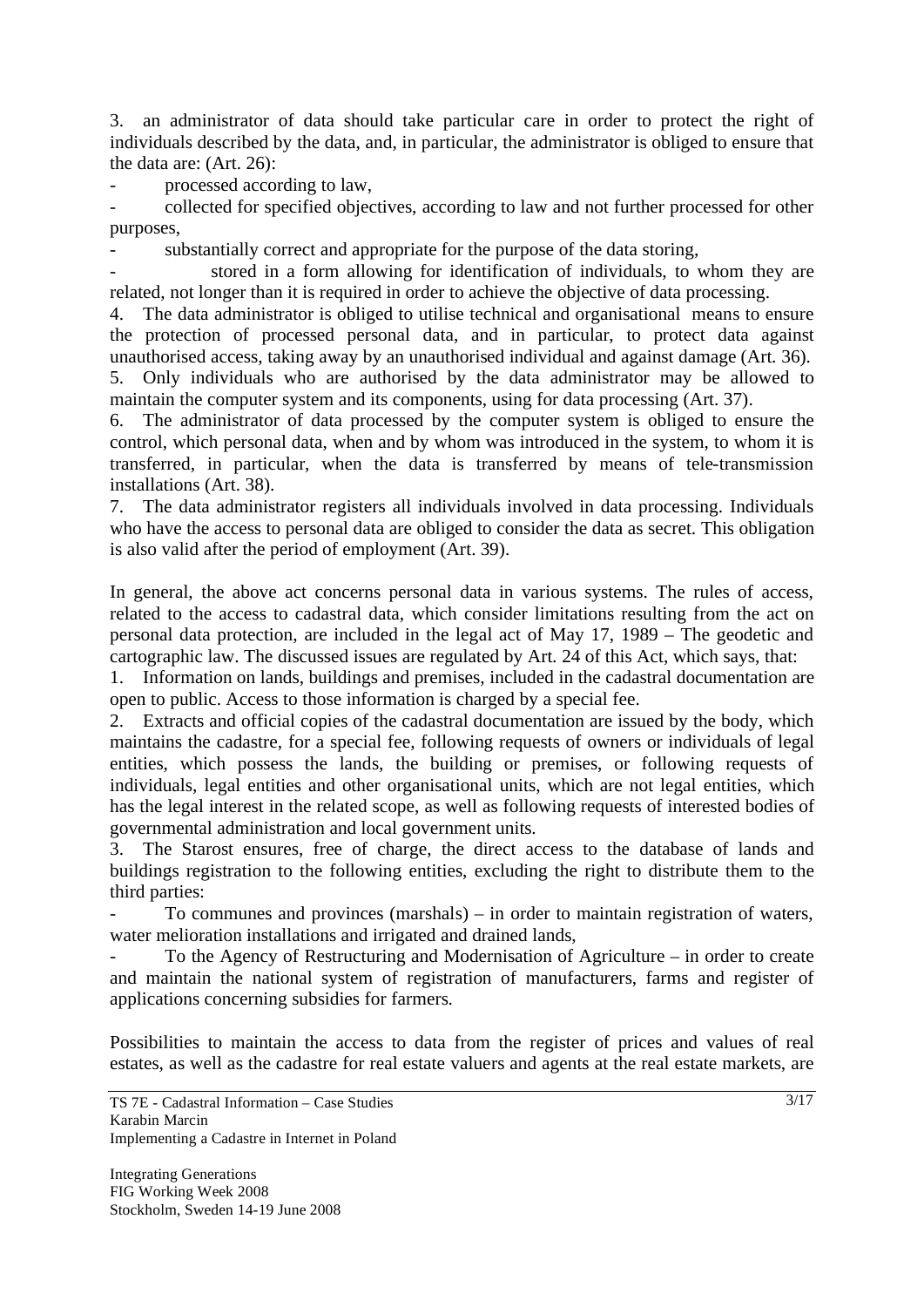ensured by regulations of the Act of August 21, 1997 on Management of real estates. Art. 155 Item 1 of this Act says that, in the course of valuation of real estates, all necessary and available data on real estates, included in: (...) the real estate cadastre, (...) agreements, decisions and other documents, being the basis entry for land register and entry to registers included in the cadastral documentation, as well as in extracts from valuation documentation, transferred to the real estate cadastre, should be utilised.

Art. 181 Item 6 of the above Act says, that – in the course of professional operations, related to a concluded contract for real estate transactions, in the scope covered by such a contract, the agent, who is professionally responsible for implementation of that contract, is authorised to get familiarised and obtain respective copies, extracts and certificates included in: (...), the real estate cadastre (...).

Considering the above restrictions, some of the bodies which maintain the cadastre, have started to implement the internet access to cadastral data. As it turns out from investigations performed by the Author, more than ten units (out of the total of 370) have implemented that process. One of the pioneers is the Warsaw West District. As it turns out from co-operation between the Author and the discussed District, as well as from the Author's activities as the supplier of geodetic services performed within that area, using the assumptions approved by the District – those solutions have been already well advanced. The Warsaw's West District is located within the central part of the Mazovia Province, at the edge of Warsaw, the capital of Poland; its area equals to 53 360 hectares and covers 79 815 cadastral parcels. Implementation of the cadastre via Internet will be described using the example of the discussed district.

# **3. REAL ESTATE CADASTRAL SYSTEMS EXISTING IN THE WARSAW'S WEST DISTRICT**

Geodetic and cartographic resources of the Warsaw's West District is maintained using two, computerised systems, which cooperate, one with another.

GEO-MAP System by GEO-SYSTEM Ltd. from Warsaw is the system used for maintaining the graphical part of the real estate cadastre. This system is used to maintaining the full content of the base map, and the cadastral map is one of its thematic layers. Therefore the system ensures the cohesion of two basic geodetic works, performed at the district level. The ISEG2000 System by BOGART Geosystemy Ltd. from Wrocław is used to maintain the descriptive part of the cadastre.

As it turns out from information passed by Intergraph Polska Ltd. – on November 6, 2007, Intergraph Polska Ltd. took over all liabilities resulting from maintenance contracts, signed by BOGART Geosystemy Ltd. from Wrocław with district and city offices, concerning EGB2000, ISEG2000 and EGB2000-N software packages.

Following respective contracts, Intergraph Polska has the exclusive rights to distribute, develop and provide maintenance for the mentioned systems. The discussed attempts are the result of many years of co-operation between those companies, which started in 2001 and which aims at consolidation of works related to development of lands and buildings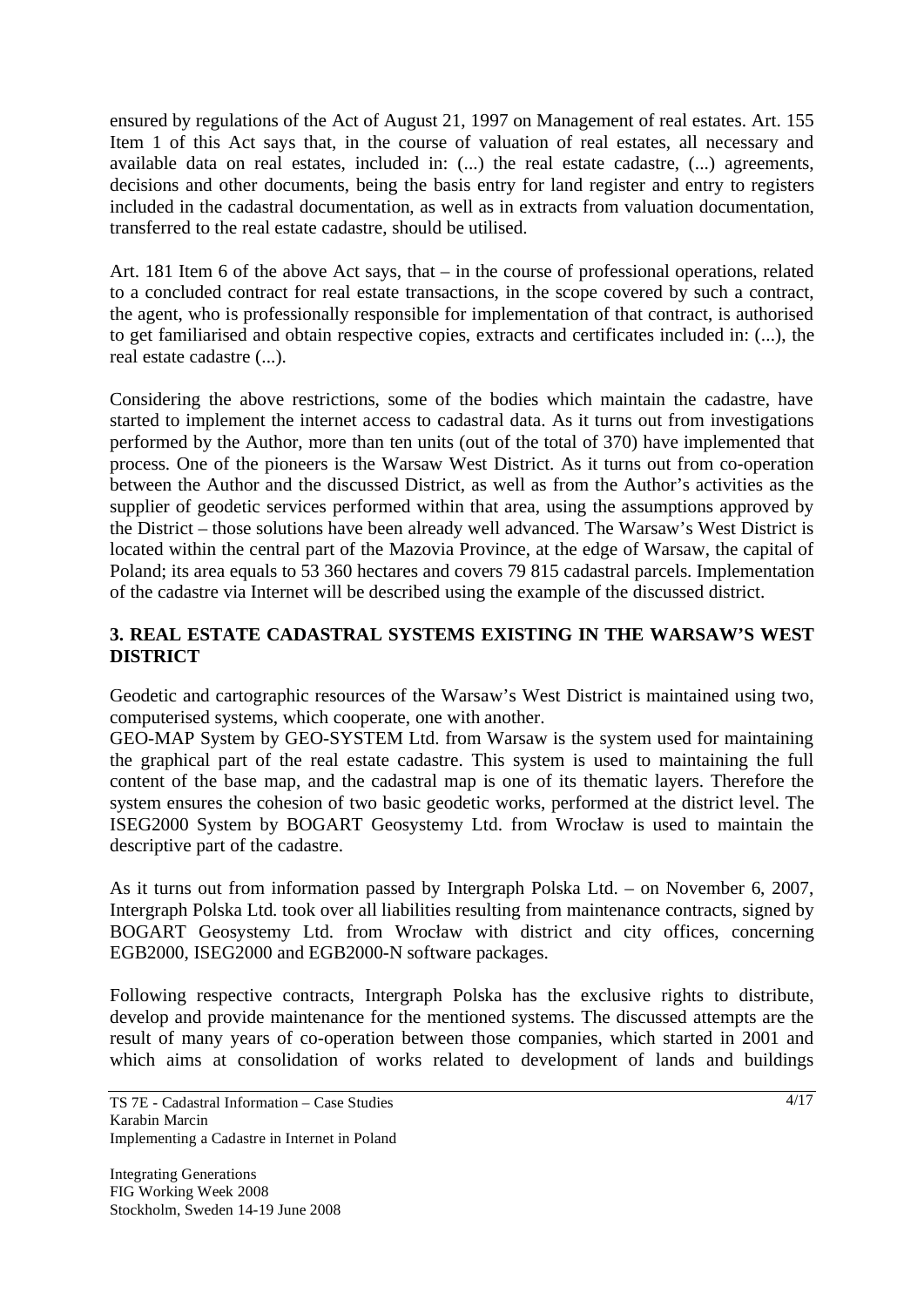registration systems. In order to ensure continuity of maintenance for existing systems, Intergraph Polska will continue its co-operation with Geosystemy Ltd. Company (source: www.geoforum.pl).

The two mentioned tools used to maintain the graphical and descriptive parts of the cadastre, ensure the mutual access to databases and cohesion of both datasets. Compatibility of the geometric and descriptive database is permanently controlled. It should be stressed once more that the geometric database of the cadastre is only the subset of the base map of the complete content of the base map.

# **4. INTERNET AVAILABILITY OF CADASTRAL DATA IN THE WARSAW'S WEST DISTRICT**

Distribution of data using Internet technology becomes the standard service in many European Union member states, as well as in other countries. This also relates to the cadastral data. Available technology does not create any barriers in this respect and the only barriers are less or more restrictive regulations included in legal acts existing in those countries, which concern protection of personal data.

In the Warsaw's West District – software tools which allows for remote access to cadastral data have been implemented and data have been made available for those entities, which are authorised to have the access to such data, basing on regulations discussed in the previous section. Due to intention to make the cadastral data available via Internet, tools, which allow for remote access to data were implemented, besides the basic systems for maintenance of the real estate cadastre.

### **Software for Distribution of the Graphical Part of the Cadastre**

The remote access to graphical data of the real estate cadastre is ensured by the iGeoMap software package, which is used for publication of data from the base GEO-MAP system on web sites. The base package, i.e. GEO-MAP is not required to use the data; only an Internet browser and, the access to Internet, are required. The only requirement is that the Internet browser supports Java. iGeoMap is automatically loaded from the Internet side at the start. Thus, the external user does not have to be equipped with specialised software packages for maintaining the cadastre and all operations are performed automatically by the Internet browser.

Software elements, which are required to review data, are automatically loaded from Internet when iGeoMap is started.

Following the manufacturer's opinion (http://www.igeomap.pl) – iGeoMap is dedicated for publication of spatial, vector and raster data, as well as associated descriptive information. This package is a tool for all organisations, which want to distribute the existing data in intraor Internet. This group of organisations includes the District Geodetic and Cartographic Documentation Centre in the Warsaw's West District.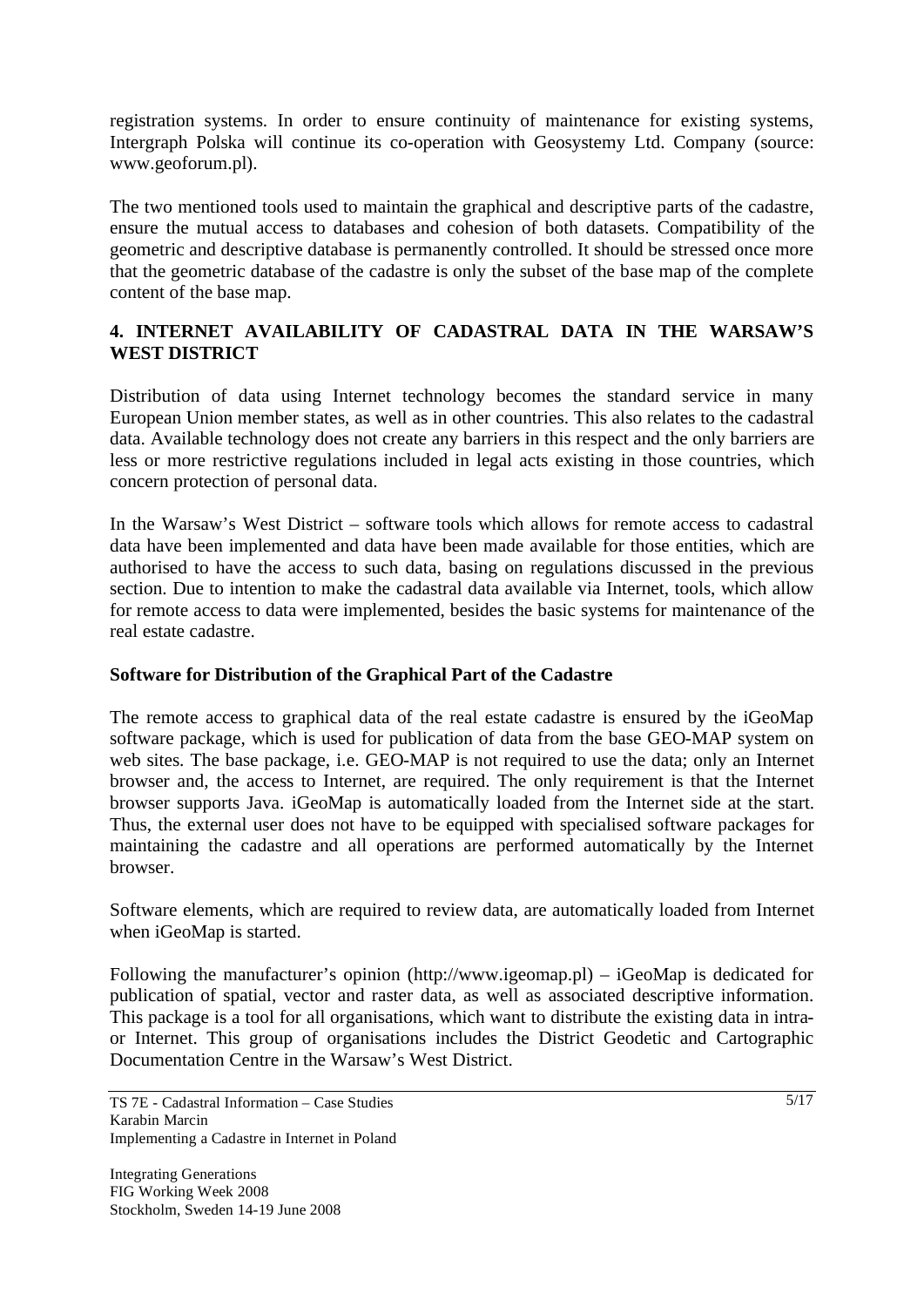Following the data passed by the manufacturer, the iGeoMap functionality includes (http://www.igeomap.pl):

- The possibility to apply (integrate) data originating from various sources, what allows to publish data on the own server, as an amendment for own data – after conclusion of a special agreement with data owners,
- Publication of data in the system of information layers, with a series of mechanisms of layer modification, delivered to the user who reviews the data (colours, symbols etc.),
- The possibility to publish raster data, which are a very valuable background for vector data (for example a digital orthophotomap),
- The possibility of direct publication of ESRI Shape (SHP) files,
- The access to published data may be password protected; such protection may relate to a layer, to the data accuracy level or to the selected area,
- The possibility to combine published information with multimedia files, recorded in standard formats (\*.avi, \*.jpg, \*.doc, \*.xls, \*.html and others),
- The possibility to communicate with land registration databases, EGB2000, ISEG2000 and EWID2000, what allows to amend published information with extracts and analysis based on the descriptive part of cadastre,
- The possibility to define an interface to co-operate with other (external) databases, published via Internet
- A series of defined, standard possibilities to search for information and a mechanism used to define own, appropriate method of searching, appropriate for data publishing,
- The possibility to print the data if allowed by the data publisher,
- The possibility to measure standard geometric features (distances, azimuths etc.),
- Modules of direct access to Oracle and PostgreSQL data.

An example screen of the system, presenting integration of data originating from various sources (the real estate cadastre, physical planning) is presented below.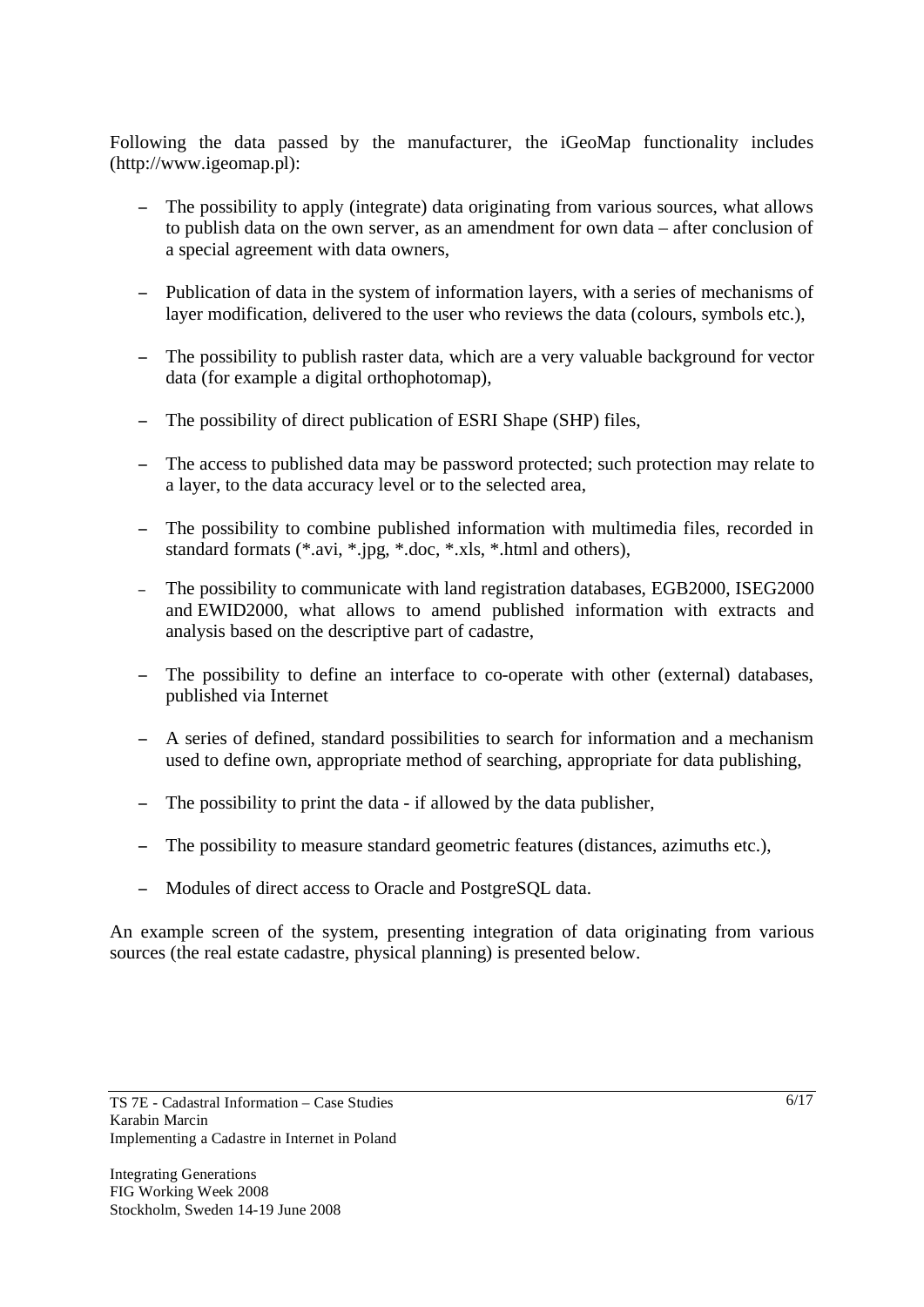

**Source:** www.podgik.pwz.pl

From the contractor's of geodetic works point of view, one of important functions is the possibility to submit geodetic works via Internet. As it was declared on the District's web pages, works submitted electronically (using the iGeoMap services) are automatically processed, 24 hours a day, 7 days a week, starting from February 1, 2008. The only exceptions are everyday breaks for Internet data publication, performed between 6.30 p.m. and 9.00 p.m. This break is used for data transfer from the production GEO-MAP system to the Internet system of map distribution, iGeoMap. Thus, independently from working hours, the work may be submitted at any time (http://www.podgik.pwz.pl/geosystem/ www\_start/main.html).

In general, after submission of the work using the iGeoMap services, the current preview of works submitted by the supplier is presented on the website (http://www.epodgik.pl/); the access to data from the Geodetic and Cartographic Documentation Centre, related to those works is also performed; both functions are automatically generated. At present, the following products are generated automatically:

Submission of works document,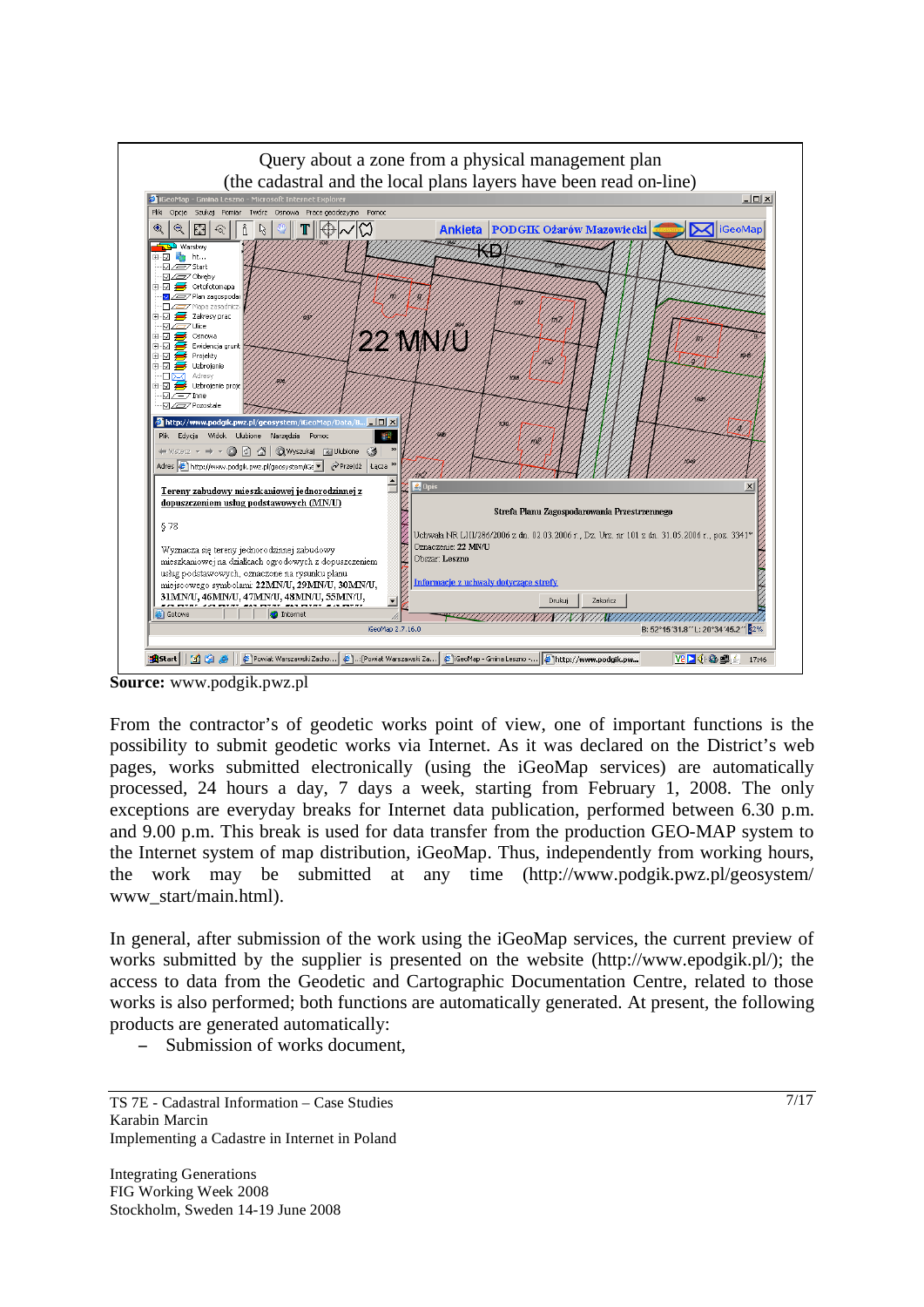- A list of archive materials which may be used for the needs of implementation of given works,
- An appropriate part of the base map, including the cadastral layer,
- A batch file of the system, which contains the numerical form of graphical data from the base map.

With the exception of the batch file, those documents are made available in .pdf files, which may be opened by the contractor by means of *Adobe Acrobat Reader* software, free of charge, and printed directly at the contractor's office.

It is planned to add extracts from the cadastral documentation to automatically issued materials in the near future.

Since June 20, 2007 the District allows the contractors who submit geodetic works via Internet to have the access to the base map (raster  $+$  vector). This access is protected by the password which is the same as in the case of submission of works. The cadastral map layer, containing borders of parcels, land use units, outlines of buildings and cadastral designations is available, without the necessity to specify the password for each theme separately. Besides, using the above password one can access topographic descriptions of control points; it will be also possible to access archive materials in the future (subdivision maps, border protocols, lists of co-ordinates etc.) (http://www.podgik.pwz.pl/geosystem/www\_start/main.html). The process of scanning those materials has been just commenced by the District.

Thus, the contractor has the access to the following data:

- Submission of geodetic works,
- A list of archive materials to be used for the needs of implementation of a given work,
- An appropriate part of the base map including the cadastral layer,
- A batch file of the system, which contains the digital form of graphical data from the base map – the base map with the cadastral layer,
- Topographic descriptions of points of the control network,
- and, in the future:
- Extracts from the real estate cadastre.
- Archive data.

Below an example screen of the system is presented, which shows integration of the cadastral map with an orthophotomap and with the database of points of the control network, including the database of topographic descriptions. Elements of the base map, which are widely accessible (designing of the technical infrastructure) are visible on this screen. Other elements of the base map, including raster data, are available after specification of an additional password.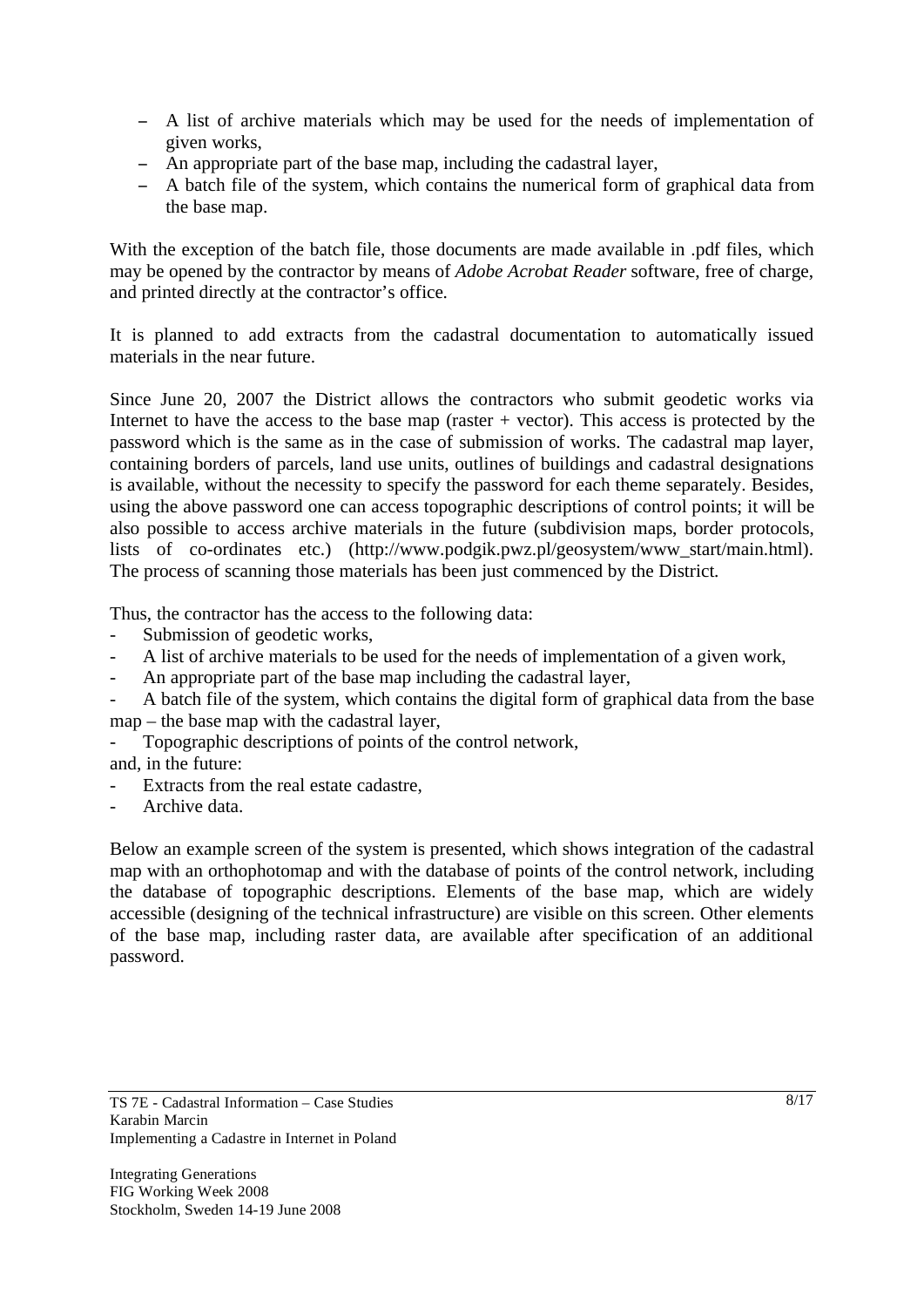

**Source:** www.podgik.pwz.pl

Therefore, after amending the currently accessible layers with two successive groups, the contractor will be able to perform geodetic works with the minimum number of visits to the geodetic and cartographic documentation centre. In theory, the contractor will have to visit this centre twice: first time, to transfer the documentation concerning implementation of a given work to be inspected by an inspector, and then, to collect resulting materials for the contracting unit.

#### **Software for Distribution of the Descriptive Part of the Cadastre**

The software tool, allowing for the remote access to descriptive cadastral data has been also implemented at the Warsaw's West District. However, due to existing legal regulations, at present this access is open only for municipal offices located within the District, employees of various organisational units of the District and the Agency for Restructuring and Modernisation of Agriculture. As it was mentioned, those data is to be available for contractors of geodetic works; at present they obtain that data in the form of conventional documents.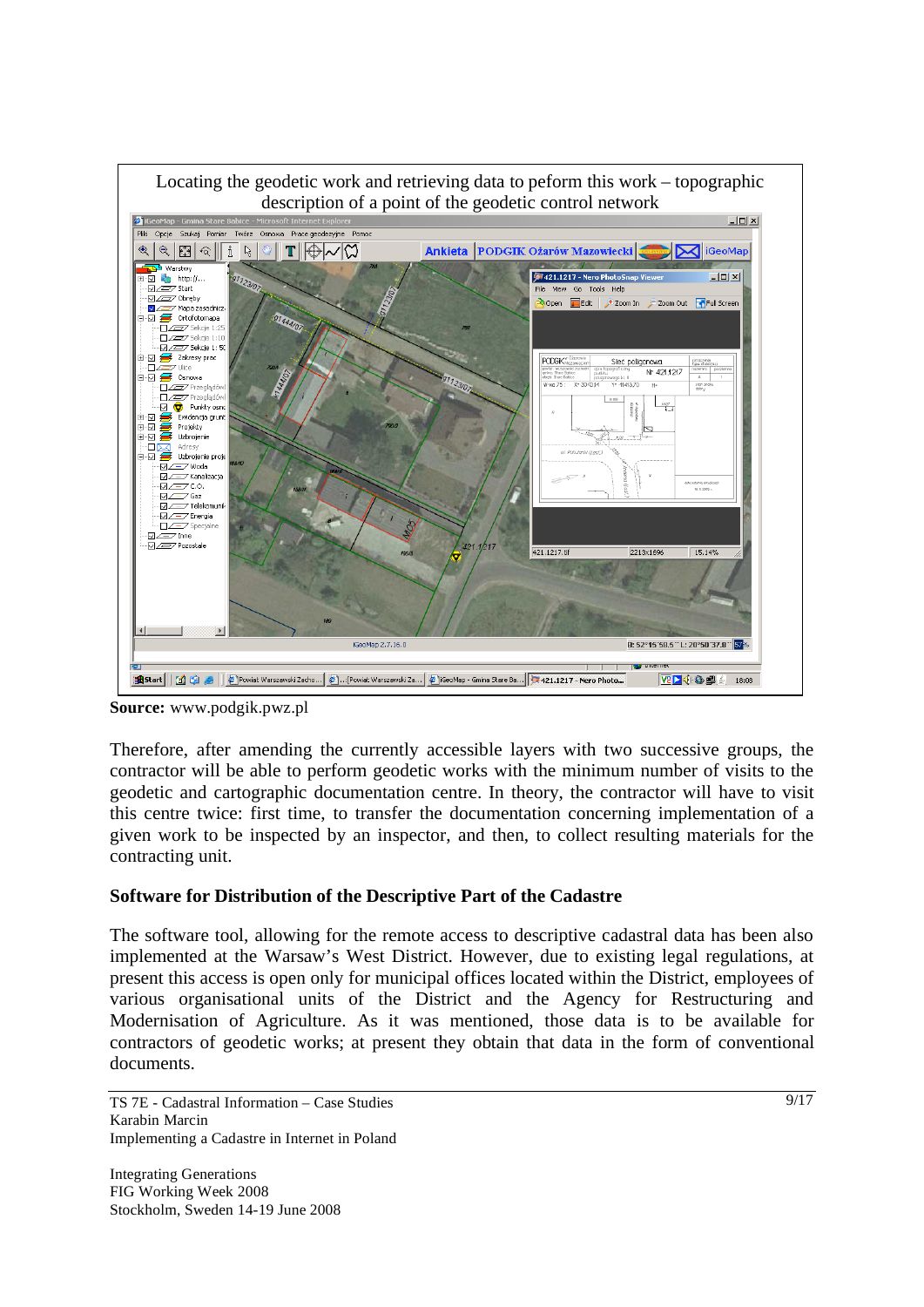The remote access to descriptive cadastral data is performed by the ISEG 2000-INT software package, which is used to publish data from the ISEG 2000 system on www pages. The basic software, i.e. ISEG 2000 is not required when using that data; the standard Internet browser and access to Internet is sufficient. ISEG2000-INT is automatically loaded when the Internet page is started. Therefore the external user does not have to use the specialised software, used to maintain the cadastre and all operations are performed within the Internet browser.

The Internet version of the system used to maintain the descriptive part of the cadastre allows the authorised entities to have the access to the following lists and reports (http://www.podgik.pwz.pl/):

- From the "Cadastral database": the status of required registration units,
- From the "Cadastral database": the list of owners and possessors of required parcels,
- From the "Database of Real Estate Values": the list of data concerning transactions related to required parcels.

As it is specified in the Internet user's guide of the system, searching for data is performed in three stages by the system (http://www.podgik.pwz.pl/):

- Input of searching criteria,
- Selection of required objects (registration units, parcels or real estates) to be listed in the report,
- Printout or export to a file of the generated report.

As it is specified in the user's manual (http://www.podgik.pwz.pl/): , the user formulates a searching request, specifying searching criteria into appropriate fields of the form. In the case of fields, which are associated with dictionaries (such as communes, bounds, property status, registration groups etc.) the user selects one item from the list. The general searching criteria, as well as subject and object criteria are accessible in the land register. The manufacturer recommends that - if possible – formulating one question the user applies the general criteria and other criteria from one group only (the subject or the object group). Simultaneous utilisation of subject and object criteria results in long waiting for the answer of the system. As it is stressed in the user's guide, due to the fact that the system registers the history of data searching before the searching is started, every user is obliged to specify the symbol of the work and to describe the related real estate, before the searching is commenced. Those data must be entered to the first two fields of each form; they are marked in red.

As it is specified in the user's guide (http://www.podgik.pwz.pl/), with respect to selection of objects for the report, after finding the answer to the user's request, the system displays the list of found registration units, parcels or real estates. The user marks objects required for the report on that list. The list containing results of searching is divided into pages. Going through pages does not result in turning on/off the objects for the report. Below the list containing the found objects on every page, the system displays the additional list Marked on other pages for printout, including objects for the report. As it is specified by the user's guide, with respect to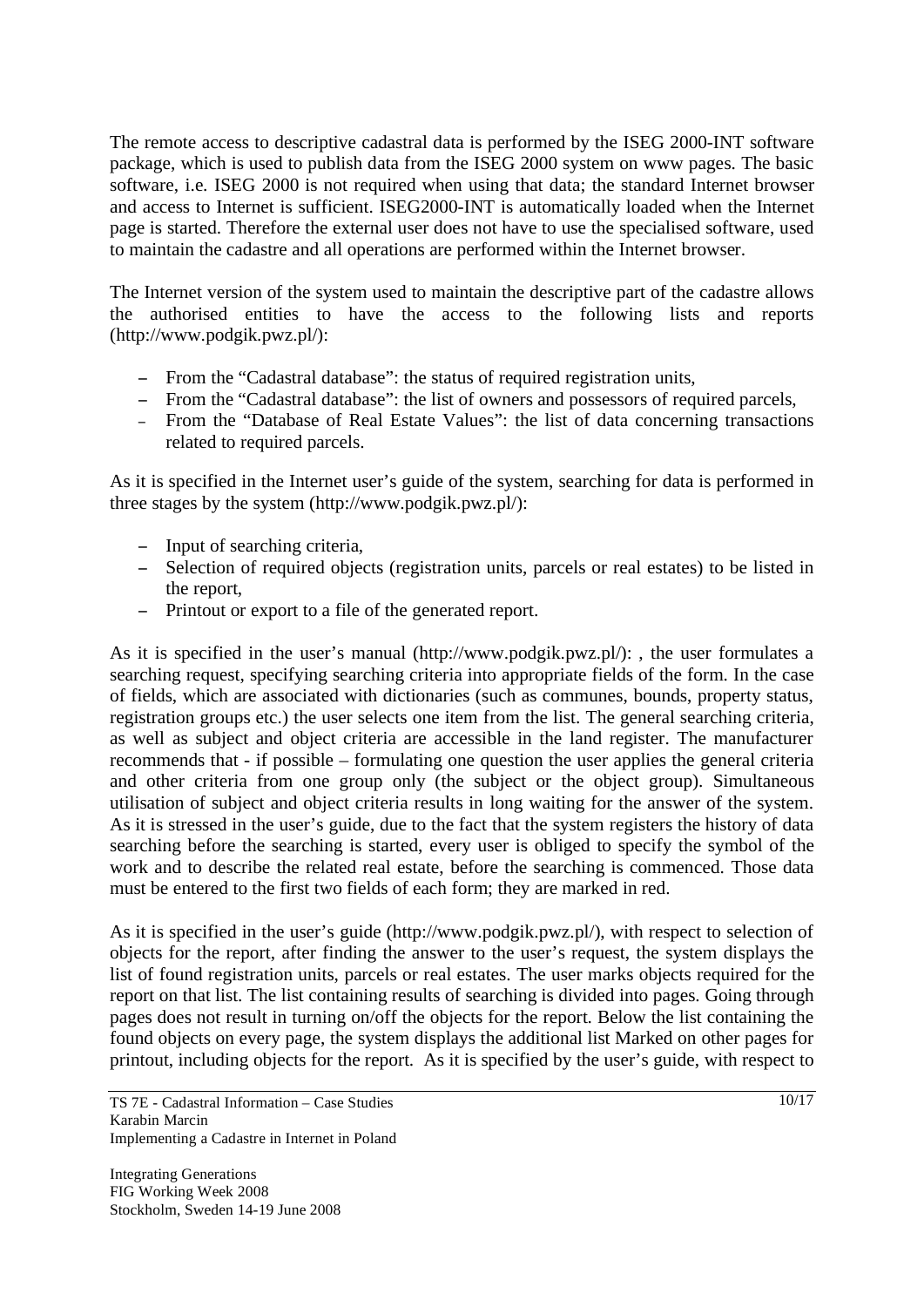printout or export of the report to a file, after selection of objects for the report, the users starts the procedure to generate the report, pressing the "Generate Report" button. All marked reports, contained in lists on other pages (marked for printing), as well as marked on the list of searching results on the current page, are used for the report. Export to the .pdf file is possible. Below an example screen of the ISEG 2000-INT package is presented; it shows (simplified) criteria, which can be applied by the user to find registration units, parcels, building, premises, real estates.



**Source:** www.podgik.pwz.pl

Co-operation of two software tools – the iGeoMap and ISEG2000-INT systems is ensured. In the course of searching objects on the cadastral map the user authorised to review subject data may recall the function, which creates the extract from the cadastral part for this objects, as for example, a registration parcel.

Following the data presented by the software manufacturer (http://www.bogart.wroc.biz/egb2000\_informacje.php), the Internet data access module - EGB2000-INT (nearly identical with ISEG2000-INT) has the following features:

1. it allows the authorised organisational units and individuals to have the remote access to land registration data, stored in the EGB2000 System.

2. data are available in the form of reports generated as .pdf files.

TS 7E - Cadastral Information – Case Studies Karabin Marcin Implementing a Cadastre in Internet in Poland

Integrating Generations FIG Working Week 2008 Stockholm, Sweden 14-19 June 2008 11/17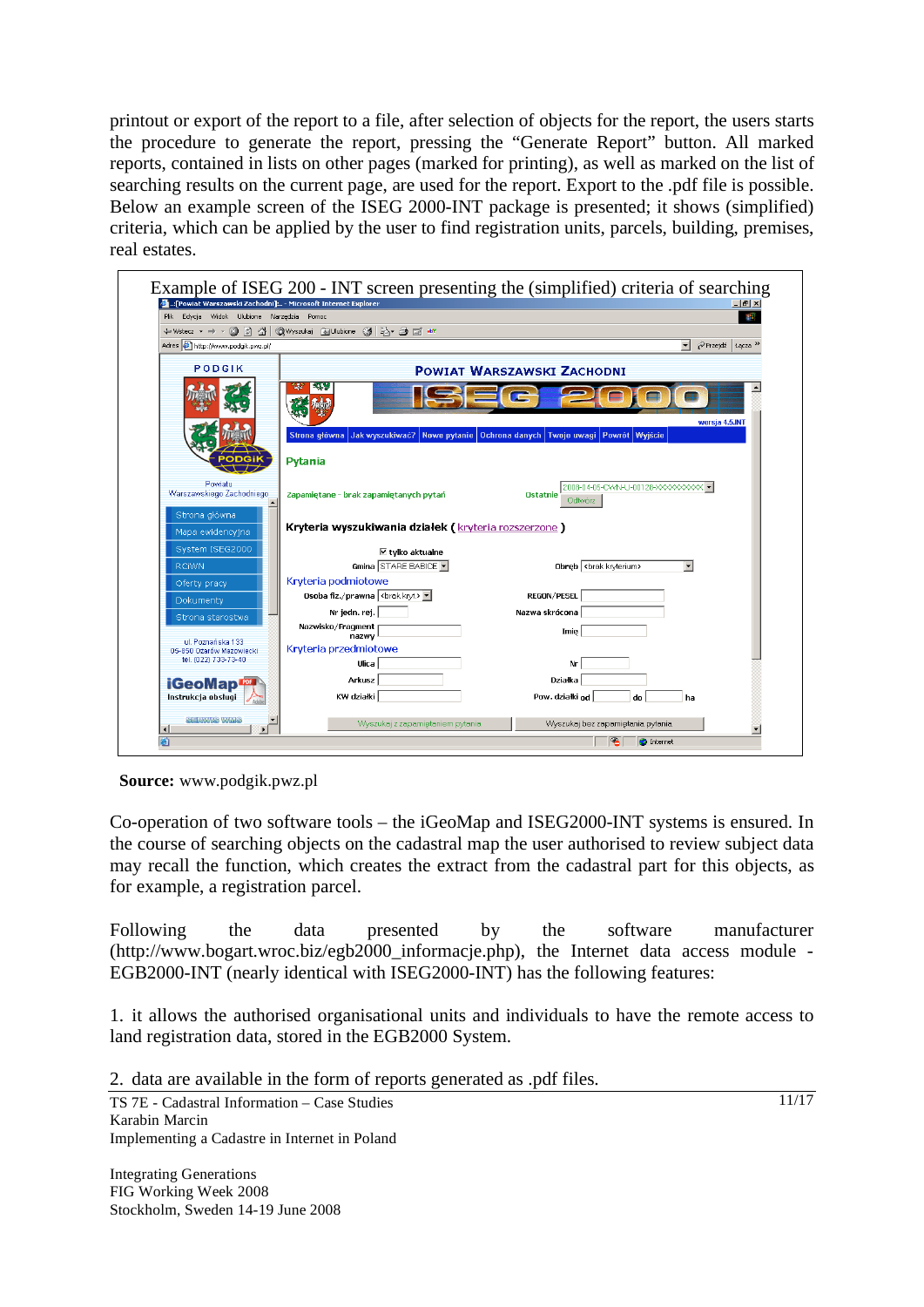3. due to simplicity of work, the Internet version may allow for the access to registration data for individuals without the IT background, within the Local Area Network of the District Office.

4. authorised organisational units and individuals may obtain via EGB2000-INT lists and reports from the registration of lands, buildings, premises, from the database of prices and real estate values.

5. the Internet version of the EGB2000 System is equipped with the following security mechanisms:

- registration of the Internet system users and assigning rights related to particular functions,
- login of users by specification of an open identifier and confidential password,
- specified form of a password the password must consist of at least 8 characters, it must include small caps and capitals, numerical characters or special symbols,
- requested password changes, within specified periods,
- monitoring of utilisation of the system by registration of time, types of operations and numbers of specified records for the report by each user, and generation of lists concerning the system utilisation,
- encrypting data transmission by means of the SSL protocol.

6. The Internet version of the data reviewing system, EGB2000-INT, may be installed both, in intra- or Internet, distributing data outside to communes and ensuring the access to data for many users, for lower costs, which result from the following:

- The inexperienced user of the computer, must learn how to maintain one software tool only, the Internet browser; thus the costs of training are much lower,
- Besides, the user has the simple, Internet access to selected information in the system; there is no need to learn the complex architecture of the client-server system,
- The Internet application does not require the purchase of software licenses (such as the database management system) for every workstation, which utilises the system,

7. The Internet version of the data reviewing system, EGB2000-INT may be installed in two configurations:

- On the server with Windows 2000/2003 operating system, with the Internet server IIS (Internet Information System), being an integral part of Windows 2000/2003 operating systems,
- On the server with Linux (Red Hat, Fedora, Debian) operating system, with the Internet Apache server.

# **Software for Distribution of Data from the Register of Real Estate Prices and Values**

Tasks concerning registration of prices and values of real estates are performed by the modules of Registration of Prices and Values of Real Estates. The RCIWN EGB-INT 2006 software package is the Internet module, which allows for the remote access to those data. At present, works concerning amendment of the database with data on transactions and real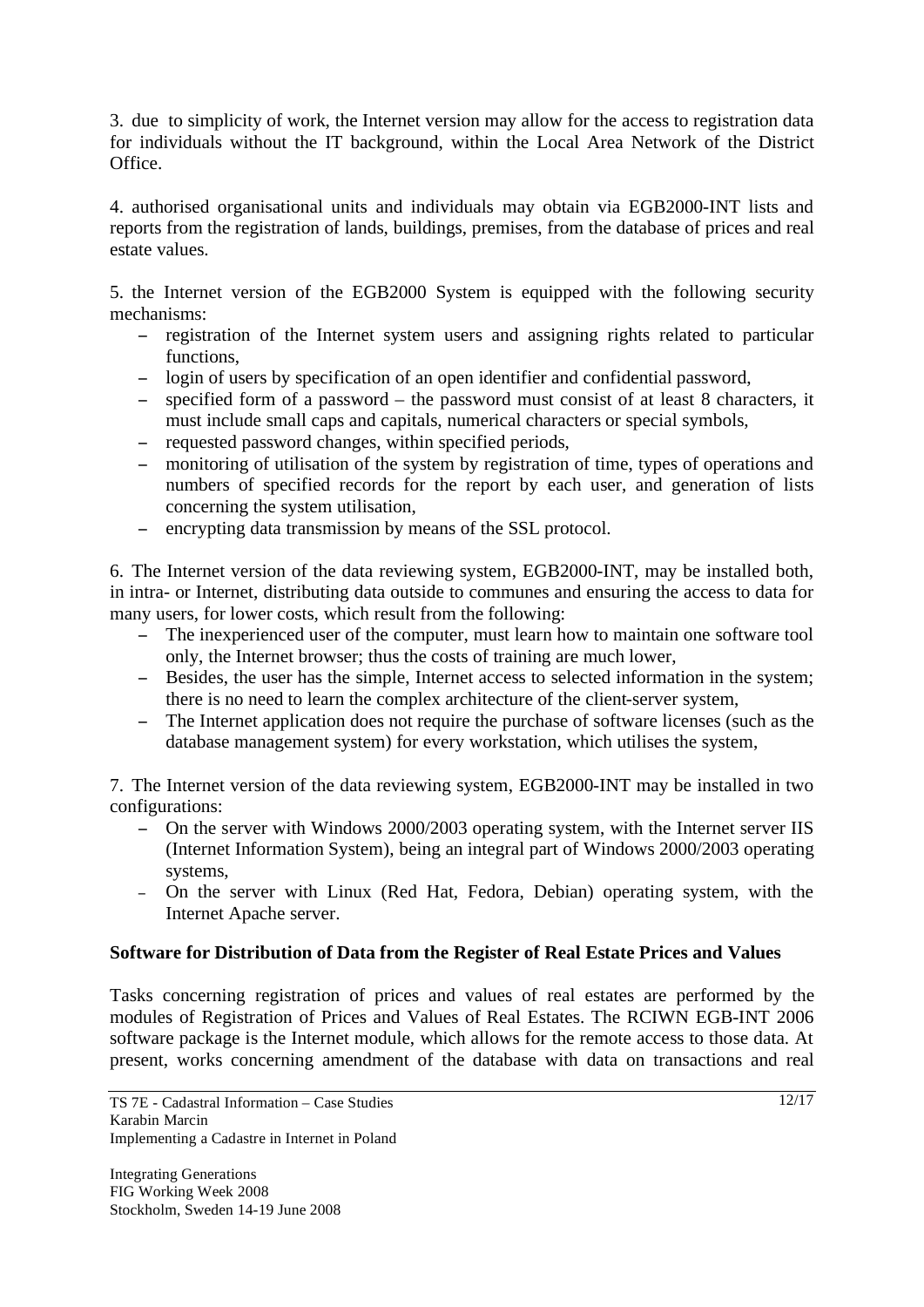estate values, are performed; notarial deeds, which transfer the rights to real estates, included in data resources, are being scanned. Until completion of those works the system is inaccessible for users, although it is fully operational. In the future, those data will be available to real estate experts and agents operating on the real estate market. Functions which distribute data from the register of real estates prices and values are also performed by the software package ISEG2000-INT, however the module discussed here is equipped with searching functions of high level of development, it allows to create lists of prices and values basing on found transactions/prices; it also allows for the access to scanned notarial deeds, which are generated in the form of .pdf files by the system.

Below the example screen of RCIWN EGB-INT 2006 is presented which shows criteria useful for searching for transactional prices and real estate values.

|                                                                                                                    | Example of a RCIWN screen presenting the searching criteria                                                                                                  |
|--------------------------------------------------------------------------------------------------------------------|--------------------------------------------------------------------------------------------------------------------------------------------------------------|
| EGB-INT Wyszukiwanie nieruchomości - Microsoft Internet Explorer                                                   | $   \times$                                                                                                                                                  |
| Plik<br>Edvcia Widok Ulubione Narzedzia Pomoc                                                                      |                                                                                                                                                              |
|                                                                                                                    |                                                                                                                                                              |
| Adres ( http://www.podgik.pwz.pl:81/iseg/formularze/wartosci                                                       | Przejdź Łącza >><br>$\mathbf{r}$                                                                                                                             |
| :: Strona główna :: Powrót :: Wyloguj ::                                                                           |                                                                                                                                                              |
| Geosystemy Tadeusz Lasota<br><b>REJESTR</b><br>CEN I WARTOŚCI NIERUCHOMOŚCI<br><b>EGB-INT 2006</b>                 |                                                                                                                                                              |
| Wyszukiwanie nieruchomości                                                                                         |                                                                                                                                                              |
| Poprzednie zapytania                                                                                               |                                                                                                                                                              |
| Zapamiętane: brak zapamiętanych pytań                                                                              | Ostatnie: 2008-04-05-CWN-U-00124-XXXXXXXXXX V<br>Odtwórz                                                                                                     |
| <b>BOGART:</b><br>Kryteria wyszukiwania nieruchomości                                                              |                                                                                                                                                              |
| Gmina STARE BABICE                                                                                                 | Obreb 0017 LIPKÓW<br>$\overline{\phantom{a}}$                                                                                                                |
| Typ sprzedającego osoba fizyczna                                                                                   | $\overline{\phantom{0}}$<br>Zbywane prawo własność                                                                                                           |
| Tryb sprzedaży wolny rynek                                                                                         | Księga wieczysta                                                                                                                                             |
| <b>COMPUTEROWAASOCJACJA INFORMACYJNA</b><br>□ od 05-03-2008<br><b>国</b> □ do<br>Data transakcji<br>05-04-2008<br>同 | <b>Działka</b>                                                                                                                                               |
| Pow. działek $\nabla_{\text{nd}}$ 900<br>$\overline{\phantom{a}}$ do $\overline{\phantom{a}}$ 1200                 | m <sup>2</sup>                                                                                                                                               |
| Ulica                                                                                                              | Numer                                                                                                                                                        |
| Funkcja gruntu<br><br>kryterium><br>$\blacktriangledown$                                                           |                                                                                                                                                              |
| Wyszukaj z zapamiętaniem nazwy pytania                                                                             | Wyszukaj bez zapamietania nazwy pytania                                                                                                                      |
| Nazwa pytania:                                                                                                     |                                                                                                                                                              |
| Uwaqa do pytania:                                                                                                  |                                                                                                                                                              |
|                                                                                                                    |                                                                                                                                                              |
|                                                                                                                    | : Co jest dostępne? : Jak uzyskać dostęp? :: Ochrona danych :: Twoje uwagi ::<br>Copyright Bogart 2005-2006 :: wersja INT-JAVA<br>używana baza: internet 4 5 |
| e Gotowe                                                                                                           | <b>O</b> Internet                                                                                                                                            |
| EGB-INT Wyszukiwani<br>面白身<br>Powiat Warszawski Zacho<br><b>a</b> Start                                            | 四日牛鱼鱼鱼<br>18:11                                                                                                                                              |

**Source:** www.podgik.pwz.pl

As a result of searching, the system lists successive transactions, which meet the specified criteria; it also lists additional information: the number of transfered parcel and name of the cadastral district, the number of property in land register, the area of the parcel, the data of transaction, and the link to the notarial deed as the .pdf file. This data may be used for generating the report, which presents the following information: the number of the cadastral district, the parcel number, function of the terrain, the area of the parcel, the transactional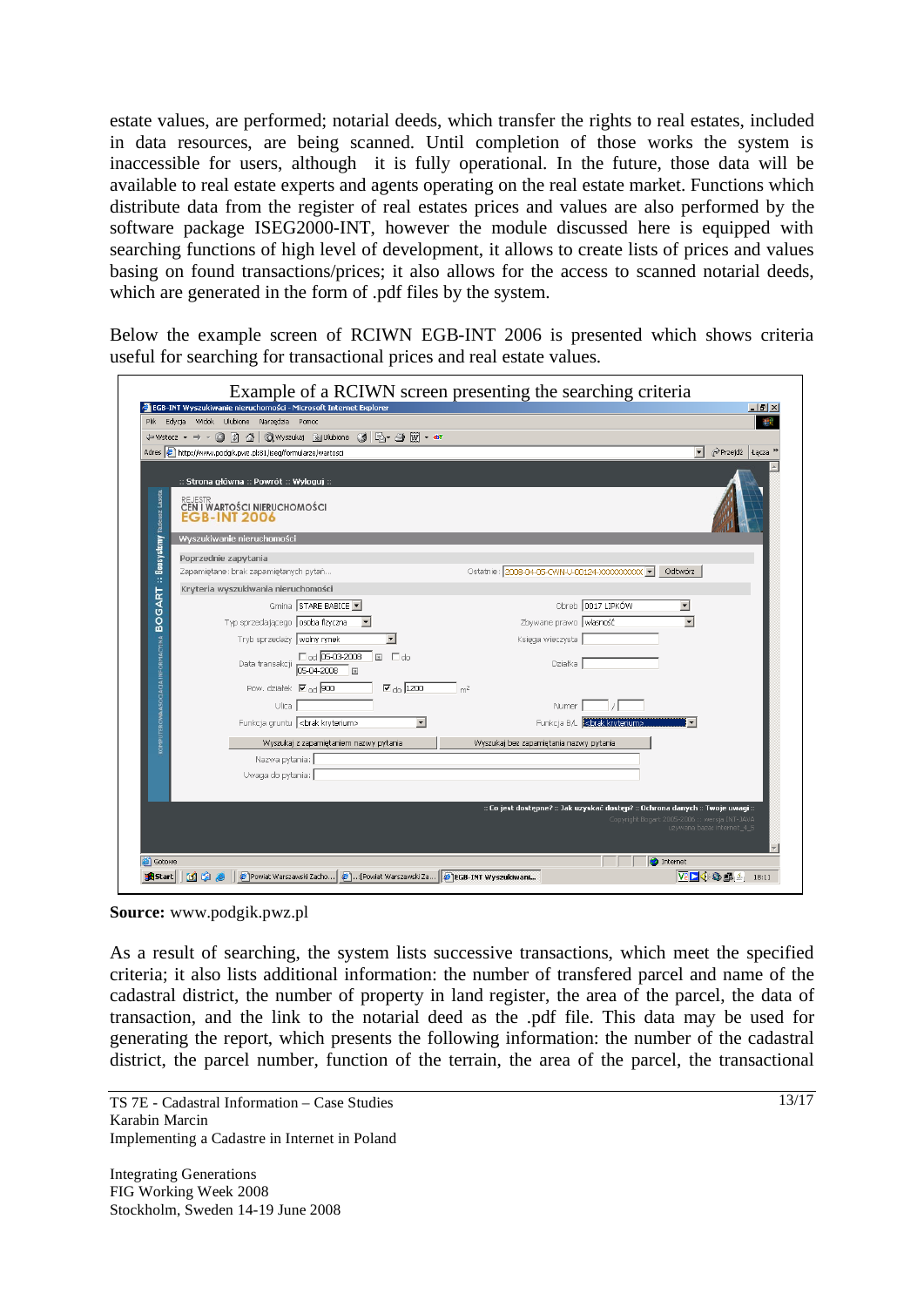price, the price per one sq.m., the date of transaction, the mode of purchase, data concerning the parties of the transaction. The similar procedure of searching and reporting is applied to search for the value.

# **5. STATISTICS OF UTILISATION OF SYSTEM IGEOMAP**

It is worth to look at statistical data concerning utilisation of the systems. The Author will present the data concerning the utilisation of the system for distribution of cadastral graphical data, i.e. the iGeoMap system. Data concerning that service are not the subject of the Act on Protection of Personal data, so the majority of them may be available, free of charge. As a result, those statistical data fully reflect users' interests in this information as well as methods of its presentation (via Internet).

Some statistical data concerning utilisation of the iGeoMap services at geodetic and cartographic documentation centre of Warsaw's West District are shown below (Source: GEO-SYSTEM Ltd):

- last 4 years (since introduction of the system in January  $2005$ )  $207\,573$  visits (total), 5610 visits per month (average),
- this year (january  $2008 13792$  visits, february  $2008 12343$  visits, march  $2008 -$ 11972 visits),
- $-$  9 april 2008 541 visits (22 visits per hour),
- $-10$  april 2008 538 visits (22 visits per hour),
- $-11$  april 2008 534 visits (22 visits per hour).

Statistical data concerning utilisation of the iGeoMap services at geodetic and cartographic documentation centre of Warsaw's West District – during a typical working day (in each hour of the day) are shown below (Source: GEO-SYSTEM Ltd,2008):





The following interests in content of the services have been stated, basing on questionnaires (the number of selections of the important element of the system) (Izdebski, 2007):

- orthophotomaps 373,
- parcels  $-662$ ,
- classification outlines (quality of arable land)  $-141$ ,

TS 7E - Cadastral Information – Case Studies Karabin Marcin Implementing a Cadastre in Internet in Poland

Integrating Generations FIG Working Week 2008 Stockholm, Sweden 14-19 June 2008 14/17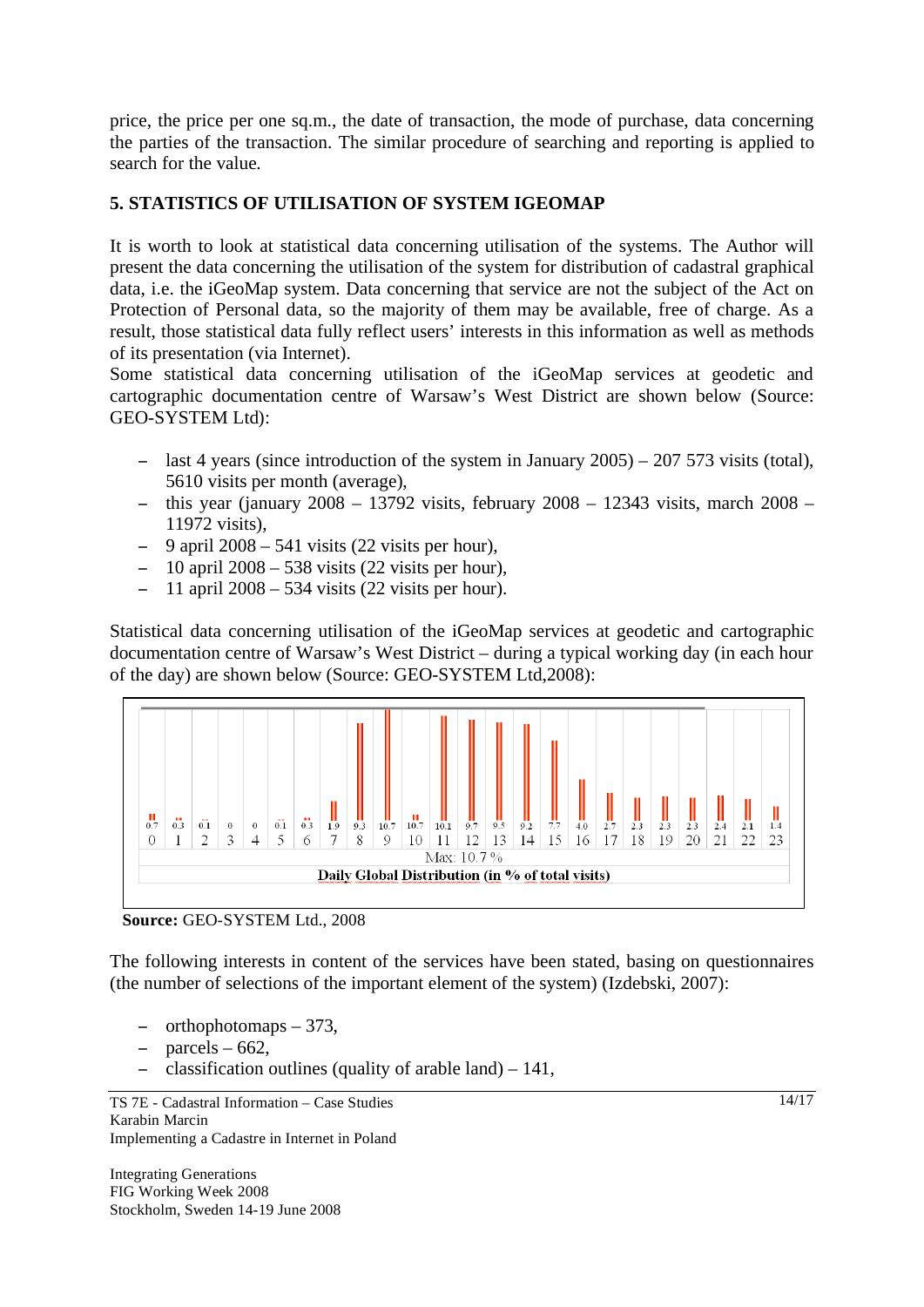- land use units  $-165$ ,
- $-$  designed parcels  $-166$ ,
- $\sim$  scope of geodetic works  $-105$ ,
- geodetic control networks 145,
- $\frac{1}{2}$  streets and address data 275.

Basing on the questionnaire the professional structure of the system users is as follows (Izdebski, 2007):

- $-$  surveyors  $-224$  (27,1%),
- local government officials  $-139(15,4\%)$ ,
- real estate agents  $-141$  (15,6%),
- governmental administration officials 80 (8,9%),
- real estate experts  $-70$  (8,5%),
- other users, not classified into above groups  $-220(24.4\%)$ .

#### **6. CONCLUSIONS**

As it turns out from statistical data of one of the systems (iGeoMap), high interests in access to cadastral data via Internet is noticed. The system attractiveness has been increased by additional elements, which amended the set of reference data (the cadastral map), such as, among others, the base map, orthophotomaps, the layer of local plans, or data concerning the points of the geodetic control networks. The probability that successive services, i.e. systems which publish descriptive cadastral data and data on prices and values of real estates would also gain high interest of the users, if legal regulations, which limit the access to personal data, would not be too restrictive.

As it turns out from experiences gained by the Warsaw's West District, the basic obstacle in the process of implementation of the modern tools allowing for the modern access to data (the remote Internet access) is created by restrictive legal regulations concerning protection of personal data. It has been presented, that there are no any technological barriers in creation of such access to data. The software tools (both, iGeoMap and ISEG2000-INT) operate effectively. The only case of insufficient effectiveness of operations occurs when complex questions concerning the very large area are formulated to the database; then the system efficiency is lower than expected. However, the number of such questions is very low and the system operates quickly and efficiently for typical cases of searching. In the case of the system used for graphical data, even after reading in many layers, such as many orthophotomaps and parcels and buildings from several registration districts, any discomfort of work has not been noticed.

The Internet access to cadastral data, as well as to other data stored in resources of geodetic and cartographic data results in advantages for external users – who receive that data without leaving their offices – but, first of all, for a geodetic and cartographic documentation centre. Such a centre is in the same position as if the customer arrived personally at the centre, asking for information; at the same time the official, who would have to serve for the customer, may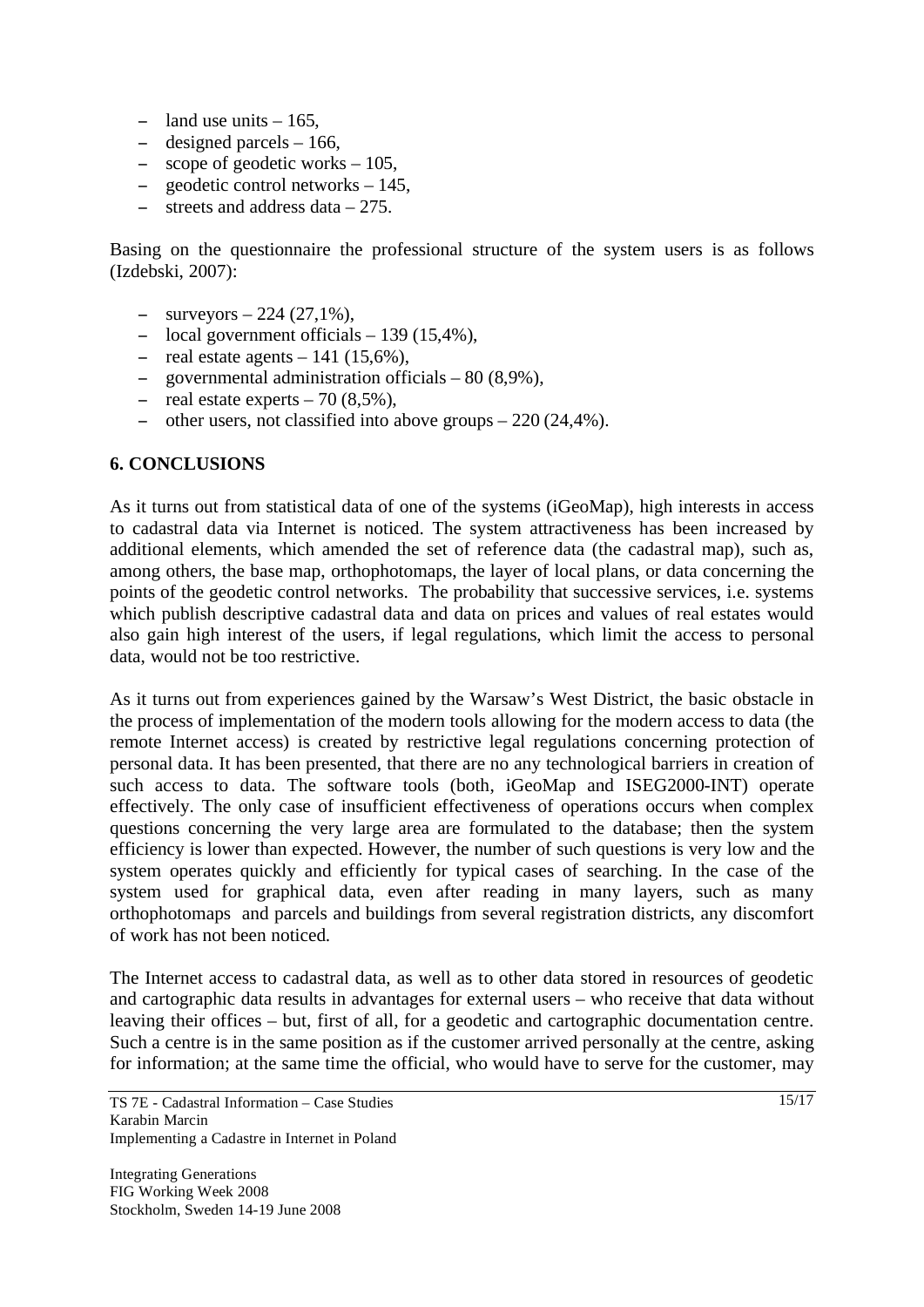perform other works. This results in higher effectiveness of works of the documentation centre, and, in the case of massive access to those data and basing on experiences of other countries – such as the Netherlands – it would be possible to lower the prices for information distributed that way.

# **REFERENCES**

1. GEO-SYSTEM Ltd, 2008: "Statistical data concerning utilisation of the iGeoMap services at geodetic and cartographic documentation centre of Warsaw's West District" – not published, received directly from a chairman of GEO-SYSTEM Ltd,

2. GUGiK, 2006: "Annual Report of estimation of realization of tasks concerneg modernization process of cadastre in the year 2005. (with enclosures),

3. Izdebski Waldemar, 2007: "Role of an internet in modern geodetic and cartographic documentation centre", from Conference "Geodetic and cartographic software tools – new geo-information regulations", Warsaw, 30 August 2007,

4. Act of August 21, 1997 on Management of real estates. (Dz.U, 2004 No. 261, item 2603),

5. Act of August 29, 1997 on personal data protection (Dz.U., 1997 No. 133, item 883),

6. Act of May 17, 1989 – Geodetic and cartographic law (Dz. U. 2005, No. 240, item 2027),

7. http://www.bogart.wroc.biz (BOGART Geosystemy Ltd. – official manufacturer website),

8. http://www.geoforum.pl,

9. http://www.igeomap.pl (official manufacturer GEO-SYSTEM Ltd website – presenting information about iGeoMap system),

10. http://www.podgik.pwz.pl (Warsaw's West District Geodetic and Cartographic Documentation Centre – official web site).